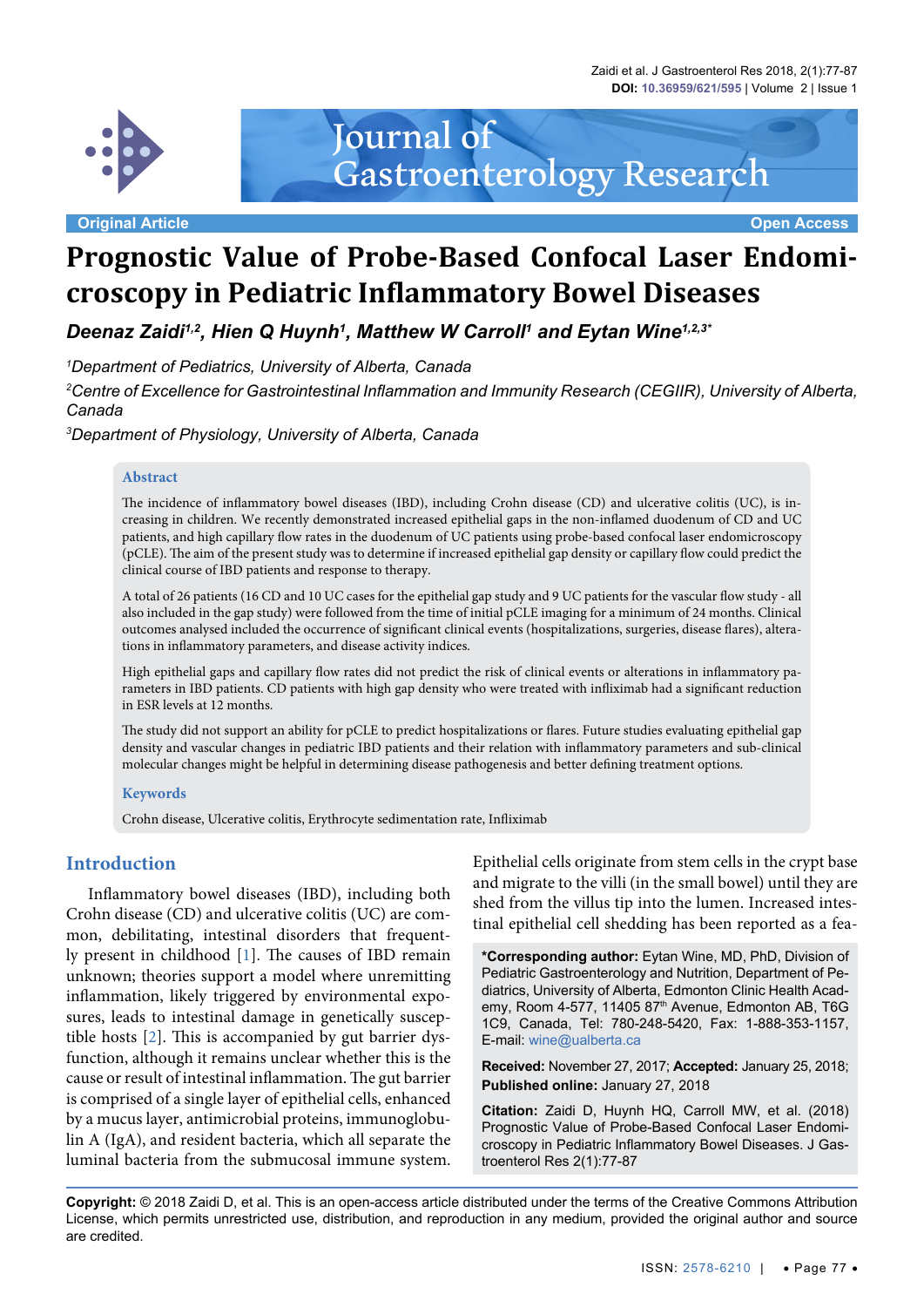ture of IBD [\[3,](#page-6-7)[4](#page-6-8)] and has been shown to be predictive of disease relapse and hospitalization in adult patients [\[5\]](#page-6-5).

Probe-based confocal laser endomicroscopy (pCLE) enables live imaging of the intestinal mucosa during endoscopy and allows visualization of epithelial cell gaps *in vivo* [\[3](#page-6-7),[6](#page-6-9)]*.* Interestingly, in IBD, increased epithelial cell shedding is not only limited to the colon and terminal ileum. Two independent studies have demonstrated this phenomenon in the duodenum in UC. Increased epithelial gaps in the duodenum of adult IBD patients were reported by Lim, *et al.* [[7](#page-6-10)]. We also found increased epithelial gap density, defined as the number of epithelial gaps per 1000 epithelial cells, in the unaffected duodenum of both CD and UC patients [[8](#page-6-11)]. Epithelial gaps were unrelated to local inflammation or disease activity in our study, suggesting that these gaps could represent a baseline defect in the gut barrier in pediatric IBD patients and that they are not secondary to inflammation. In another study, we reported increased capillary flow rates in the non-inflamed duodenum of UC patients, also measured with pCLE [\[9\]](#page-6-6).

Further probing the outcomes of these significant features in IBD patients, we wanted to analyze if the presence of increased epithelial gap density and vascular flow could predict disease course and/or response to therapy, especially since they were found in unaffected areas. Thus, we conducted a follow up of the patients enrolled in our previous studies [[8](#page-6-11)[,9\]](#page-6-6), in order to determine the clinical course of patients who had increased epithelial gaps and capillary flow rates in the duodenum, as measured using pCLE. Our objective was to analyze if patients with higher epithelial gaps and/or capillary flow had increased incidences of clinical complications (described as IBD-related hospitalization, surgeries, or flares), changes in disease activity indices, or altered inflammatory markers (CRP and ESR) over a period of at least 24 months. In a subanalysis, we also aimed to see if gaps and capillary flow could predict response to therapy.

# **Materials and Methods**

## **Patients**

Patients included in the study were both established and newly diagnosed IBD patients (3-18 years of age), who had epithelial gaps and/or capillary flow rates quantified in the duodenum using pCLE during esophagogastroduodenoscopy conducted as part of previous studies [\[8](#page-6-11),[9](#page-6-6)]. A total of 26 IBD patients (16 CD and 10 UC patients) of the epithelial gap analysis, and 9 UC patients of the capillary flow study were included. All patients included had consented to participate in both the confocal study and subsequent follow up, as approved by the University of Alberta Research Ethics Board (Study ID Pro00023820). The initial studies were conducted from 2012-2015, and the prospective follow up ranged between 24-47 months.

## **Clinical outcomes**

The clinical follow-up of the patients included systematic documentation of significant clinical complications (described as hospitalization, surgeries, or disease flares, using a prospective patient registry), inflammatory parameters [(erythrocyte sedimentation rate (ESR), C-reactive protein (CRP)], disease indices [Pediatric Crohn's Disease Activity Index (PCDAI), Pediatric Ulcerative Colitis Activity Index (PUCAI)] [\[10\]](#page-6-2), and medication use. All data for the study were systematically and prospectively obtained through routine clinic visits at the Edmonton Pediatric IBD Clinic (EPIC) and extracted from our database, confirmed by Alberta Netcare and eClinician (provincial electronic medical records managed by Alberta Health Services, which store patients' complete medical records, including hospitalizations, medications, and laboratory investigations). Laboratory investigations were performed following a clinic protocol by regional Alberta laboratories. All clinical data including events (flares, hospitalizations, etc) and disease scoring indices were documented prospectively in the patients' health charts by IBD physicians who were blinded to the pCLE results. Flares were defined as PC-DAI [\[11](#page-6-3)] or PUCAI [[12](#page-6-4)] absolute scores of  $> 10$ .

## **Statistical analysis**

The cut-off point for normal gap density and capillary flow was determined based on a similar previous study [[5\]](#page-6-5). Epithelial gap densities and capillary flow rates above the estimated 94<sup>th</sup> percentile of the non-IBD group were considered to be abnormal (this cutoff has been used previously for the gaps [\[5\]](#page-6-5), but there are no published papers on normal cutoffs for capillary flows, as we were the first to describe this method [\[9](#page-6-6)]; therefore, we decided to use the same methods for this analysis). Kaplan-Meier plots were used to determine event-free survival probabilities, with log-rank tests to determine the differences between study groups. Cox proportional hazard models were used to determine if gap density and vascular flow were predictors of risk of clinical events or inflammatory parameters. Comparison between the inflammatory/disease activity parameters (ESR, CRP, PCDAI, and PUCAI) were done with Student's *t*-tests and Mann-Whitney test. Correlation of epithelial gap density and capillary flow with clinical events and inflammatory parameters was done using Spearman's test. The differences in inflammatory markers of patients on various treatments were analyzed with Student's *t*-test and Mann-Whitney test. Statistical analysis was done with Graph Pad (San Diego, CA, USA) and XLStat (New York, NY, USA). A *P* value of < 0.05 was considered to be significant.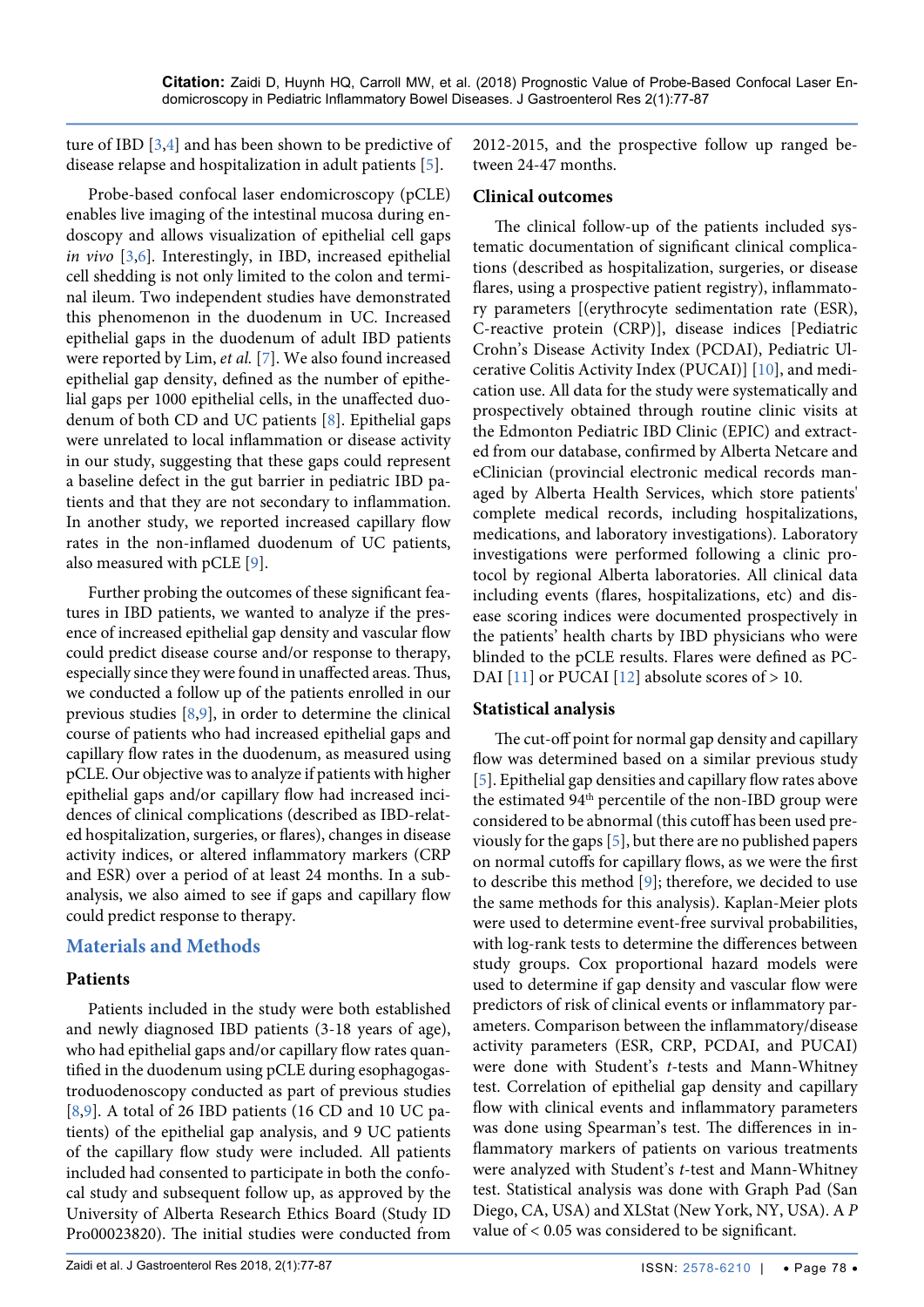#### **Results**

#### **Patients characteristics**

Of the CD cohort included in the epithelial gap study, 8 patients were newly diagnosed and 8 were previously diagnosed and on active therapy at the time of epithelial gap calculation. All UC patients included carried a previous diagnosis at the time of recruitment and measurement. Of the CD group, 10 patients were determined to have normal gap density, whereas 6 had high gap density. In the UC group, 6 patients had normal and 4 had high epithelial gaps in the duodenum. In the UC cohort of the capillary flow rate study, all patients were established cases. Five (5) were determined to have normal flow, whereas, 4 had high capillary flow rates. All patients had normal-appearing mucosa in the duodenum, validated with both histological and endoscopic assessment. The pCLE study was conducted between 2012-2015 and the follow-up period continued until the middle of 2017. For the entire group, the median for follow-up was 31 months, IQR 17.25. Patient characteristics are detailed in [Table 1.](#page-2-1)

<span id="page-2-1"></span>**Table 1:** Patient characteristics.

| <b>Epithelial gap study</b> |                              |                                   | <b>Vascular</b><br>flow study |
|-----------------------------|------------------------------|-----------------------------------|-------------------------------|
| Demographic                 | $CD (n = 16)$ $ UC (n = 10)$ |                                   | $UC (n = 9)$                  |
| Age (mean $\pm$ SEM)        |                              | $12.76 \pm 1.25$ 11.83 $\pm$ 0.54 |                               |
| Sex (m/f)                   | 7/9                          | 3/7                               | 3/6                           |
| New onset                   | 8                            | 0                                 | 0                             |
| Follow-up                   | 8                            | 10                                | 9                             |
| Treatments (%)              |                              |                                   |                               |
| 5-aminosalicylic acid 0     |                              | 50                                | 44                            |
| Sulfasalazine               | 9                            | 10                                | 11                            |
| Prednisone                  | 0                            | 40                                | 33                            |
| Azathioprine                | 15                           | 50                                | 44                            |
| Methotrexate                | 16                           | 10                                | 11                            |
| Infliximab                  | 15                           | 30                                | 23                            |

IBD: Inflammatory Bowel Diseases; CD: Crohn Disease; UC: Ulcerative Colitis; f: female; m: male.

#### **Epithelial gap density follow up**

**Proportion of IBD patients with normal inflammatory parameters in the follow-up period varied between CD and UC patients:** Analysis of clinical outcomes was conducted at 24 months after pCLE testing. The 24 month time-point was chosen as the duration of the follow-up period varied amongst patients, but data were available for all patients from baseline to at least 24 months. From the time of endoscopy, when the epithelial gaps were initially analyzed, until 24 months later, the percent of patients with continuously normal inflammatory parameters (PCDAI/PUCAI < 10, lab values of  $CRP < 8$  mg/L, and  $ESR < 15$  mm/hr) was 70 and 84% in CD patients with normal and high epithelial gaps, respectively, and 100 and 75% in UC patients with normal and high epithelial gaps, as shown in [Figure 1](#page-2-0). These high clinical and biochemical remission rates may have limited our ability to predict events during the follow-up period, as flares were uncommon in our cohort. To minimize the bias associated with compounding factors, such as medications, we divided the patient groups into 'newly diagnosed' and 'established' patients for statistical analysis. However, this subdivision was not possible in our UC cohort, as all 10 UC patients were established cases who were also being actively treated. Of the epithelial gap study cohort, in the CD group 8 patients were newly diagnosed and 8 were established cases on active therapy. Of these, 2 patients with high epithelial gaps and 6 with normal epithelial gaps were newly diagnosed with active disease. As our patient population was very heterogeneous, particularly with all patients of the UC group on active therapy prior to the study, we looked at their treatment regimens as well ([Supplemental Digital Content 1](#page-7-0), [Supplemental Digital Content 2,](#page-8-0) [Supplemental Digital](#page-9-0)  [Content 3](#page-9-0), [Supplemental Digital Content 4](#page-9-1) and [Supple](#page-10-0)[mental Digital Content 5\)](#page-10-0).

#### **Event-free survival probabilities and inflammatory**

<span id="page-2-0"></span>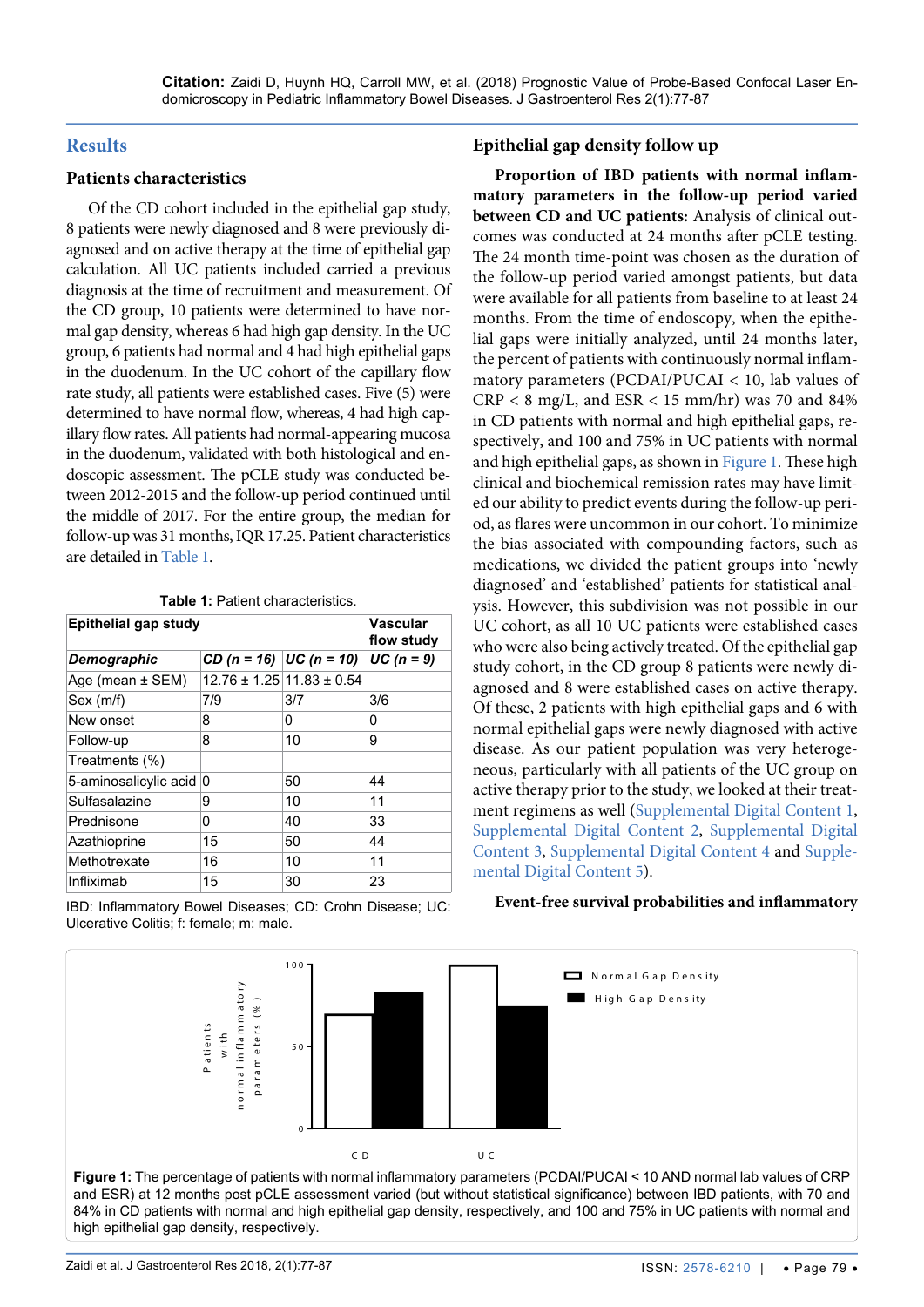

<span id="page-3-0"></span>

between CD patients with normal and high epithelial gap density who were newly diagnosed and had active disease. A) Hospitalization; B) Flares; C) CRP; D) ESR; E) PCDAI. Kaplan-Meier method, log rank test, P > 0.05. Time-points for events and inflammatory markers are indicated at the 'steps' of the graph.

**parameters did not differ significantly amongst CD patients with normal and high epithelial gap density who were newly diagnosed and had active disease:** Analysis of event-free survival probabilities was done with the Kaplan-Meier method and comparison was made using log-rank tests. None of the patients in either group required surgery. Although patients in the normal and high epithelial gap groups had different trends of clinical events/inflammatory markers, there was no significant difference in any inflammatory parameter or events between the groups, and cox proportional hazard models did not identify gap density to be a predictor of clinical events or inflammatory markers ([Figure 2](#page-3-0): log-rank and Gehan-Breslow-Wilcoxin tests  $P > 0.05$ ).

In CD patients with either normal or high epithelial gaps who were newly diagnosed and had active disease,

there was only one incidence of hospitalization in each group at the 12-month point [\(Figure 2A](#page-3-0)). Three patients in the CD group with normal epithelial gaps had flares at 12, 21, and 41 months after pCLE; whereas flares occurred at 36 and 41 months in two patients in the high epithelial gap group [\(Figure 2B\)](#page-3-0). Of the two patients in the high epithelial gap group, neither patient had elevated CRP levels, whereas, of the 6 patients with normal epithelial gaps, 2 had elevated CRP at 12 and 24 months each [\(Figure 2C\)](#page-3-0). At 12 months, 1 patient with high and 3 patients with normal epithelial gaps in the CD group had increased ESR; 1 patient with high epithelial gaps had elevated ESR at 24 months [\(Figure 2D\)](#page-3-0). One patient each in the normal and high epithelial gap group had a high PCDAI score at 12 months [\(Figure 2E\)](#page-3-0). Statistical analysis conducted on the CD group with chronic disease treated with either infliximab or azathioprine did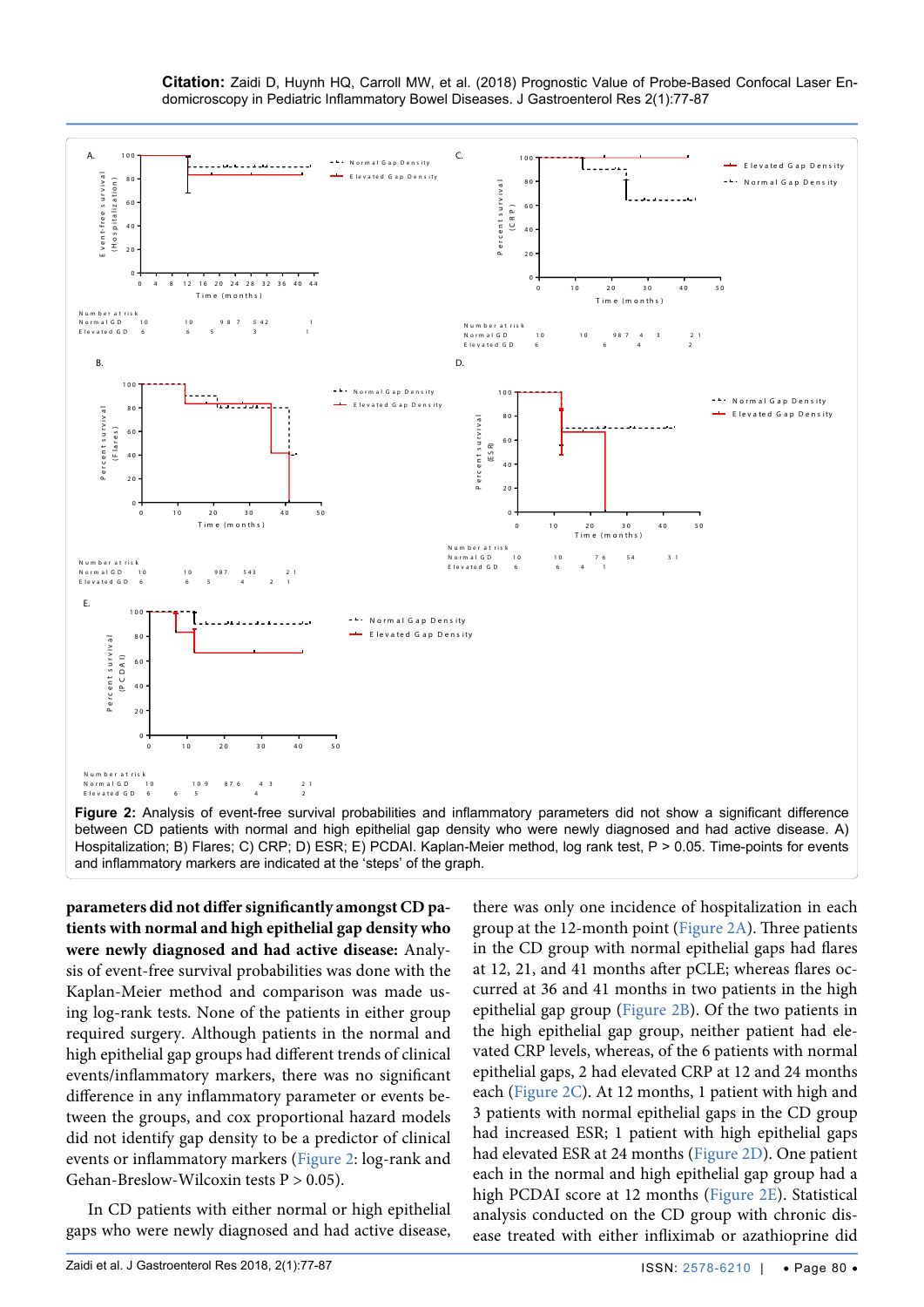not show any significant differences amongst the clinical events or clinical parameters between the normal and high epithelial gap groups ([Supplemental Digital Con](#page-7-0)[tent 1](#page-7-0) and [Supplemental Digital Content 2\)](#page-8-0). However, in both the CD groups with normal and high epithelial gaps, 3 patients were treated with infliximab after endoscopy. CD patients with higher gap densities who were treated with infliximab had a significant decrease in ESR levels from baseline to 12 months, [\(Supplemental Dig](#page-9-0)[ital Content 3A,](#page-9-0) Student's *t*-test, P < 0.05). In contrast, patients with normal gap density treated with infliximab did not show a significant reduction in ESR, despite having a higher baseline level [\(Supplemental Digital Con](#page-9-0)[tent 3B,](#page-9-0) Student's *t*-test, P > 0.05). Thus, in CD patients with elevated epithelial gap density, high ESR levels are more responsive to treatment with infliximab than in those with normal gaps.

Disease location at diagnosis and use of other medications were not correlated with response to infliximab or presence of gaps; however, given the small number of patients in each group, we cannot exclude such a correlation. Of the patients with normal gaps who were treated with infliximab 1 patient with high ESR levels also had high CRP levels, the other 2 patients had high ESR with normal CRP levels at 12 months follow-up. The patients with high gaps who were treated with infliximab had normal CRP levels in addition to lowered ESR levels at 12 months and were in remission.

**Event-free survival probabilities and inflammatory parameters did not differ significantly between UC patients with normal and high epithelial gap density:**  In the UC group there were no significant differences amongst the clinical events or clinical parameters between the normal and high epithelial gap groups. One patient (of 6) in the normal epithelial gap group was hospitalized at 17 months, and 2 patients (of 4) in the high epithelial gap group were hospitalized at 45 and 47 months, respectively ([Figure 3A\)](#page-4-0). Three patients of the normal epithelial gap group had flares at 18, 20, and 30 months, whereas in the high epithelial gap group, two patients had flares at 18 and 43 months, respectively ([Fig](#page-4-0)[ure 3B\)](#page-4-0). In the normal epithelial gap group, 2 patients

<span id="page-4-0"></span>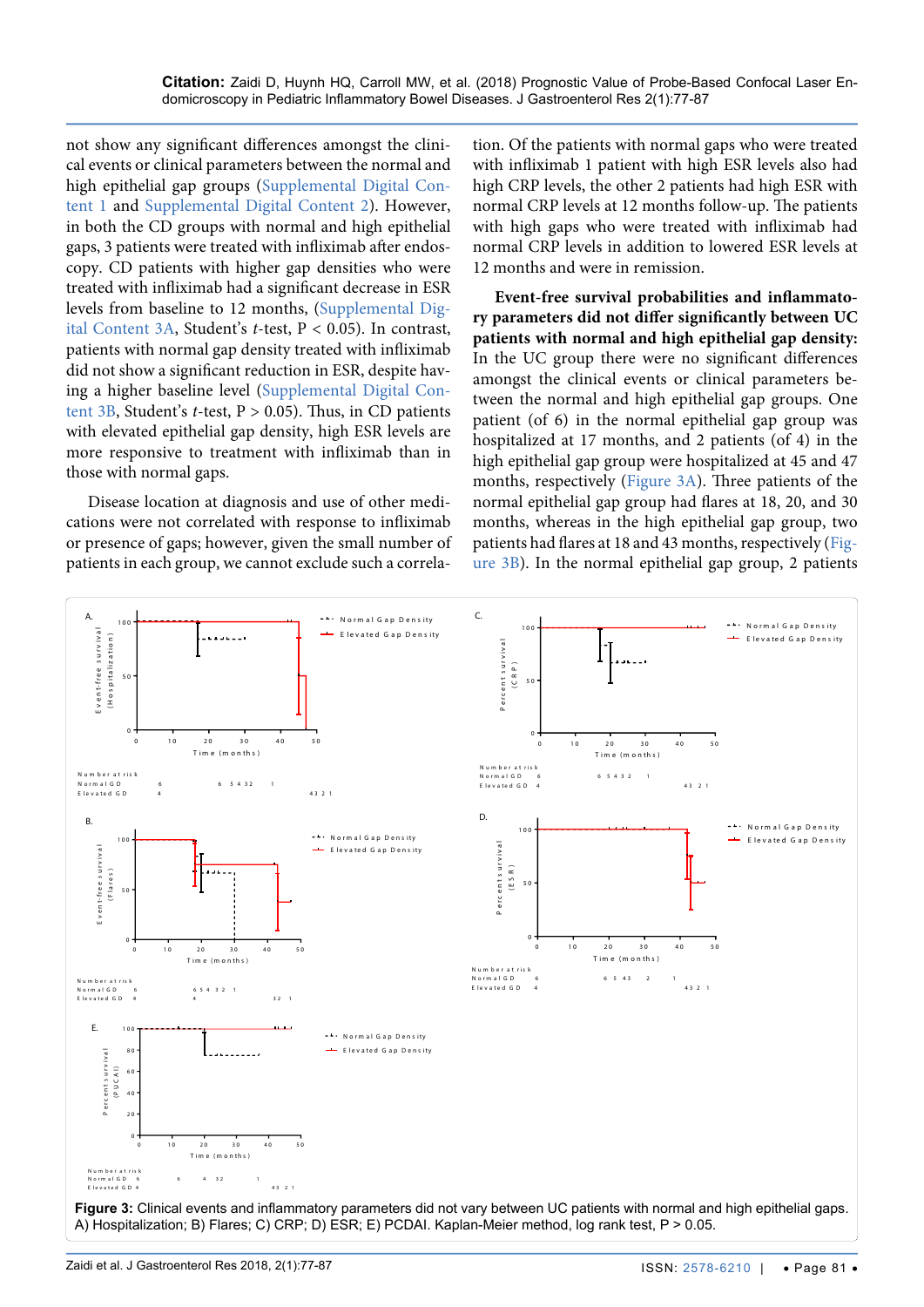had elevated CRP levels at 17 and 20 months [\(Figure 3C](#page-4-0)). Two patients in the high epithelial gap group had elevated ESR levels at 42 and 43 months, [\(Figure 3D\)](#page-4-0). One patient who had normal epithelial gaps had a high PUCAI score at 20 months [\(Figure 3E\)](#page-4-0).

Analysis of event-free survival probabilities and inflammatory parameters did not show a significant difference between chronic UC patients with normal and high epithelial gap density treated with either infliximab or azathioprine [\(Supplemental Digital Content 4](#page-9-1) and [Sup](#page-10-0)[plemental Digital Content 5\)](#page-10-0).

## **UC vascular flow follow up**

Event-free survival probabilities and inflammatory parameters did not differ significantly between patients with normal and high capillary flow rates *(data not shown).*

## **Discussion**

Given our recent findings, demonstrating changes in the form of increased epithelial gaps in an uninvolved bowel section (duodenum) of pediatric IBD patients, we conducted this follow-up study to determine if the clinical course of IBD patients with increased epithelial gap density is different from that of IBD patients with normal gap density, and if epithelial gaps are predictive of clinical events.

The gut barrier is greatly affected in IBD. Increased gut permeability is not only present in IBD patients [\[13](#page-6-14)[,14\]](#page-6-15), but also in unaffected relatives of CD patients, as assessed by lactulose/mannitol ratios which could possibly be linked with mutations in the NOD2 gene, or could be due to subclinical mucosal inflammation [\[15\]](#page-6-16).

Epithelial gap density of the gut barrier is of profound importance in IBD, is increased in adult IBD patients [\[16\]](#page-6-17), and is predictive of disease course [\[5\]](#page-6-5). pCLE determined that gap density was related to hospitalization in adult CD patients [[16](#page-6-17)]. Epithelial gaps analyzed with pCLE were also found to be higher in the duodenum of adult IBD patients than in healthy controls [\[7\]](#page-6-10). *In vitro* cell line models using T-84 cells demonstrated that epithelial shedding was induced by caspase-1, which also caused increased cell shedding in mice and altered epithelial permeability in T84 cells. Analysis of human ileum biopsies from IBD patients reported caspase-1-mediated apoptosis to be a possible mechanism involved in epithelial cell shedding [[17](#page-6-18)].

In the epithelial gap study cohort, we observed some variation in patients who had maintained normal inflammatory parameters (PCDAI/PUCAI < 10, normal lab values of CRP and ESR) within the follow up period, but it was not statistically significant.

Analysis of individual clinical events and inflammatory parameters in the follow up period showed that there was neither a specific trend, nor a significant difference between patients with normal and high epithelial gap density whether they were newly diagnosed or had chronic disease. We cannot exclude that a lack of association is mainly due to the very low rate of flares/complications/active disease seen in our cohorts during the follow-up period and the small number of patients included in the study in the first place, which makes a type 2 error possible. In contrast to Sharvov, et al. [[18](#page-6-12)], who showed that high epithelial gap density in the terminal ileum (TI) of pediatric patients was predictive of relapse, we did not find duodenal epithelial gaps to be predictive. This could be because the TI is a commonly involved site in IBD, whereas, duodenum is typically unaffected in IBD. It is possible that as our findings are in the duodenum, they could be very early changes in our patients and perhaps over time, these changes do become predictive of relapse.

Disease activity and treatments are variables that could impact the outcomes of our study. We subdivided the patients having active and inactive disease and per treatment groups and did not find an effect, and it also further reduced the numbers of patients in each group, increasing the risk of a type 2 error. Interestingly, our results show that at the 12 month follow-up point, there was a significant decrease in serum ESR levels in CD patients treated with infliximab, present in those with higher epithelial gap density but not those with normal gaps. Infliximab is successfully used to achieve remission in many IBD patients [\[19\]](#page-6-13). The inability of PCDAI/ PUCAI to predict response is not surprising (given the limited correlation between disease outcomes and symptom-based scores) but the fact that CRP was not a predictor does require attention. We hypothesize that this might be due to the fact that some patients do not mount a CRP response, therefore diluting the predictive capacity of CRP.

Small sample size is a major limitation of our study. It is possible that a larger cohort could have indicated an ability to predict outcomes. With a larger cohort, it may also be possible to determine the predictive value of epithelial gap density in the duodenum for surgeries, hospitalizations and flares in IBD patients, although our study was not able to support this statement.

In the vascular study cohort, the percent of patients with normal clinical parameters was similar between the groups. Similar to the results of the epithelial gap follow up, there was no difference in the clinical events and inflammatory parameters between patients with normal and high capillary flow rates.

Nevertheless, since high epithelial gaps are a significant feature present in pediatric IBD patients, their clin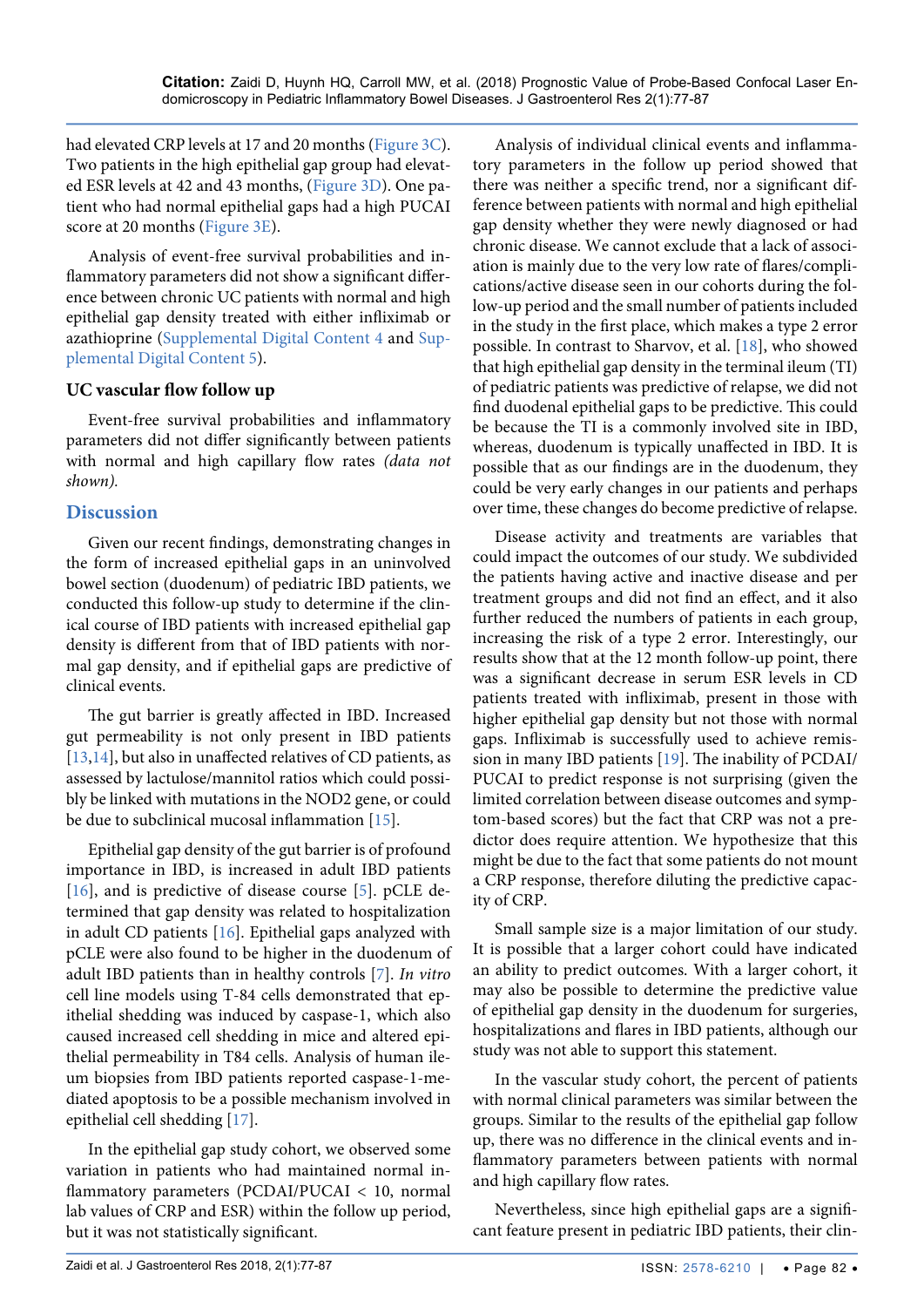ical importance needs to be explored more. Thus, pCLE has a potential for being a marker of biological processes that could help correlate the presence of high epithelial gaps with molecular pathogenic changes in pediatric IBD patients, and better define the basic biological defects leading to disease pathogenesis.

# **Author Contribution**

DZ and EW designed the study and collected the data. The data were interpreted and analyzed by all authors. The manuscript was prepared by DZ and EW, and the final version was approved by all authors.

## **Acknowledgements**

We want to specially thank our patients and the hospital staff, specially Cheryl Kluthe, RN and Pavel Medvedev, EPIC research coordinator.

## **Funding Sources**

#### **Conflicts of interest and source of funding**

Dr. Eytan Wine, Dr. Hien Huynh and Dr. Matthew Carroll are members of the advisory boards of Janssen and AbbVie. This study was funded by Women and Children's Health Research Institute (WCHRI), for graduate studentship for DZ, Alberta Innovates Health Solutions (AIHS), The Crohn's and Colitis Foundation of America (CCFA), WCHRI, and Crohn's and Colitis Canada (CCC) for the Wine lab.

#### **References**

- <span id="page-6-0"></span>1. [Benchimol EI, Manuel DG, Guttmann A, et al. \(2014\)](https://www.ncbi.nlm.nih.gov/pubmed/25159453)  [Changing age demographics of inflammatory bowel dis](https://www.ncbi.nlm.nih.gov/pubmed/25159453)[ease in Ontario, Canada: A population-based cohort study](https://www.ncbi.nlm.nih.gov/pubmed/25159453)  [of epidemiology trends. Inflamm Bowel Dis 20: 1761-1769.](https://www.ncbi.nlm.nih.gov/pubmed/25159453)
- <span id="page-6-1"></span>2. [Atreya I, Atreya R, Neurath MF \(2008\) NF-kappaB in in](https://www.ncbi.nlm.nih.gov/pubmed/18479258)[flammatory bowel disease. J Intern Med 263: 591-596.](https://www.ncbi.nlm.nih.gov/pubmed/18479258)
- <span id="page-6-7"></span>3. [Liu JJ, Madsen KL, Boulanger P, et al. \(2011\) Mind the](https://www.ncbi.nlm.nih.gov/pubmed/21030873)  [gaps: Confocal endomicroscopy showed increased density](https://www.ncbi.nlm.nih.gov/pubmed/21030873)  [of small bowel epithelial gaps in inflammatory bowel dis](https://www.ncbi.nlm.nih.gov/pubmed/21030873)[ease. J Clin Gastroenterol 45: 240-245.](https://www.ncbi.nlm.nih.gov/pubmed/21030873)
- <span id="page-6-8"></span>4. [Watson AJ, Chu S, Sieck L, et al. \(2005\) Epithelial barrier](https://www.ncbi.nlm.nih.gov/pubmed/16143130)  [function in vivo is sustained despite gaps in epithelial lay](https://www.ncbi.nlm.nih.gov/pubmed/16143130)[ers. Gastroenterology 129: 902-912.](https://www.ncbi.nlm.nih.gov/pubmed/16143130)
- <span id="page-6-5"></span>5. [Turcotte JF, Wong K, Mah SJ, et al. \(2012\) Increased ep](https://www.ncbi.nlm.nih.gov/pmc/articles/PMC3412678/)[ithelial gaps in the small intestine are predictive of hospi](https://www.ncbi.nlm.nih.gov/pmc/articles/PMC3412678/)[talization and surgery in patients with inflammatory bowel](https://www.ncbi.nlm.nih.gov/pmc/articles/PMC3412678/)  [disease. Clin Transl Gastroenterol 3: e19.](https://www.ncbi.nlm.nih.gov/pmc/articles/PMC3412678/)
- <span id="page-6-9"></span>6. [Kiesslich R, Duckworth CA, Moussata D, et al. \(2012\) Local](https://www.ncbi.nlm.nih.gov/pubmed/22115910)  [barrier dysfunction identified by confocal laser endomicros](https://www.ncbi.nlm.nih.gov/pubmed/22115910)[copy predicts relapse in inflammatory bowel disease. Gut](https://www.ncbi.nlm.nih.gov/pubmed/22115910)  [61: 1146-1153.](https://www.ncbi.nlm.nih.gov/pubmed/22115910)
- <span id="page-6-10"></span>7. [Lim LG, Neumann J, Hansen T, et al. \(2014\) Confocal en](https://www.ncbi.nlm.nih.gov/pubmed/24691113)[domicroscopy identifies loss of local barrier function in the](https://www.ncbi.nlm.nih.gov/pubmed/24691113)  [duodenum of patients with Crohn's disease and ulcerative](https://www.ncbi.nlm.nih.gov/pubmed/24691113)  [colitis. Inflamm Bowel Dis 20: 892-900.](https://www.ncbi.nlm.nih.gov/pubmed/24691113)
- <span id="page-6-11"></span>8. [Zaidi D, Jorgensen M, Huynh HQ, et al.](https://www.ncbi.nlm.nih.gov/pubmed/26933801) (2016) Increased [epithelial gap density in the non-inflamed duodenum of chil](https://www.ncbi.nlm.nih.gov/pubmed/26933801)[dren with inflammatory bowel diseases. J Pediatr Gastro](https://www.ncbi.nlm.nih.gov/pubmed/26933801)[enterol Nutr 63: 644-650.](https://www.ncbi.nlm.nih.gov/pubmed/26933801)
- <span id="page-6-6"></span>9. [Zaidi D, Churchill L, Huynh HQ, et al. \(2017\) Capillary flow](https://www.ncbi.nlm.nih.gov/pubmed/28045777)  [rates in the duodenum of pediatric ulcerative colitis patients](https://www.ncbi.nlm.nih.gov/pubmed/28045777)  [are increased and unrelated to inflammation. J Pediatr](https://www.ncbi.nlm.nih.gov/pubmed/28045777)  [Gastroenterol Nutr 65: 306-310.](https://www.ncbi.nlm.nih.gov/pubmed/28045777)
- <span id="page-6-2"></span>10. [Solem CA, Loftus EV Jr, Tremaine WJ, et al. \(2005\) Cor](https://www.ncbi.nlm.nih.gov/pubmed/16043984)[relation of C-reactive protein with clinical, endoscopic, his](https://www.ncbi.nlm.nih.gov/pubmed/16043984)[tologic, and radiographic activity in inflammatory bowel dis](https://www.ncbi.nlm.nih.gov/pubmed/16043984)[ease. Inflamm Bowel Dis 11: 707-712.](https://www.ncbi.nlm.nih.gov/pubmed/16043984)
- <span id="page-6-3"></span>11. [Turner D, Griffiths AM, Walters TD, et al. \(2012\) Mathemat](https://www.ncbi.nlm.nih.gov/pubmed/21351206)[ical weighting of the pediatric Crohn's disease activity index](https://www.ncbi.nlm.nih.gov/pubmed/21351206)  [\(PCDAI\) and comparison with its other short versions. In](https://www.ncbi.nlm.nih.gov/pubmed/21351206)[flamm Bowel Dis 18: 55-62.](https://www.ncbi.nlm.nih.gov/pubmed/21351206)
- <span id="page-6-4"></span>12. [Turner D, Otley AR, Mack D, et al. \(2007\) Development,](https://www.ncbi.nlm.nih.gov/pubmed/17681163)  [validation, and evaluation of a pediatric ulcerative colitis](https://www.ncbi.nlm.nih.gov/pubmed/17681163)  [activity index: A prospective multicenter study. Gastroen](https://www.ncbi.nlm.nih.gov/pubmed/17681163)[terology 133: 423-432.](https://www.ncbi.nlm.nih.gov/pubmed/17681163)
- <span id="page-6-14"></span>13. [Bruewer M, Samarin S, Nusrat A \(2006\) Inflammatory bow](https://www.ncbi.nlm.nih.gov/pubmed/17057204)[el disease and the apical junctional complex. Ann N Y Acad](https://www.ncbi.nlm.nih.gov/pubmed/17057204)  [Sci 1072: 242-252.](https://www.ncbi.nlm.nih.gov/pubmed/17057204)
- <span id="page-6-15"></span>14. [Weber CR, Turner JR \(2007\) Inflammatory bowel disease:](https://www.ncbi.nlm.nih.gov/pubmed/17172583)  [Is it really just another break in the wall? Gut 56: 6-8.](https://www.ncbi.nlm.nih.gov/pubmed/17172583)
- <span id="page-6-16"></span>15. [Teshima CW, Dieleman LA, Meddings JB \(2012\) Abnormal](https://www.ncbi.nlm.nih.gov/pubmed/22731729)  [intestinal permeability in Crohn's disease pathogenesis.](https://www.ncbi.nlm.nih.gov/pubmed/22731729)  [Ann N Y Acad Sci 1258: 159-165.](https://www.ncbi.nlm.nih.gov/pubmed/22731729)
- <span id="page-6-17"></span>16. [Liu JJ, Wong K, Thiesen AL, et al. \(2011\) Increased epithe](https://www.ncbi.nlm.nih.gov/pubmed/21396639)[lial gaps in the small intestines of patients with inflammatory](https://www.ncbi.nlm.nih.gov/pubmed/21396639)  [bowel disease: Density matters. Gastrointest Endosc 73:](https://www.ncbi.nlm.nih.gov/pubmed/21396639)  [1174-1180.](https://www.ncbi.nlm.nih.gov/pubmed/21396639)
- <span id="page-6-18"></span>17. [Liu JJ, Davis EM, Wine E, et al. \(2013\) Epithelial cell extru](https://www.ncbi.nlm.nih.gov/pubmed/23511029)[sion leads to breaches in the intestinal epithelium. Inflamm](https://www.ncbi.nlm.nih.gov/pubmed/23511029)  [Bowel Dis 19: 912-921.](https://www.ncbi.nlm.nih.gov/pubmed/23511029)
- <span id="page-6-12"></span>18. [Shavrov A, Kharitonova AY, Davis EM, et al. \(2016\) A pilot](https://www.ncbi.nlm.nih.gov/pubmed/26513619)  [study of confocal laser endomicroscopy to predict barrier](https://www.ncbi.nlm.nih.gov/pubmed/26513619)  [dysfunction and relapse in pediatric inflammatory bowel](https://www.ncbi.nlm.nih.gov/pubmed/26513619)  [disease. J Pediatr Gastroenterol Nutr 62: 873-878.](https://www.ncbi.nlm.nih.gov/pubmed/26513619)
- <span id="page-6-13"></span>19. [Guo Y, Lu N, Bai A \(2013\) Clinical use and mechanisms](https://www.ncbi.nlm.nih.gov/pmc/articles/PMC3581271/)  [of infliximab treatment on inflammatory bowel disease: A](https://www.ncbi.nlm.nih.gov/pmc/articles/PMC3581271/)  [recent update. Biomed Res Int 2013: 581631.](https://www.ncbi.nlm.nih.gov/pmc/articles/PMC3581271/)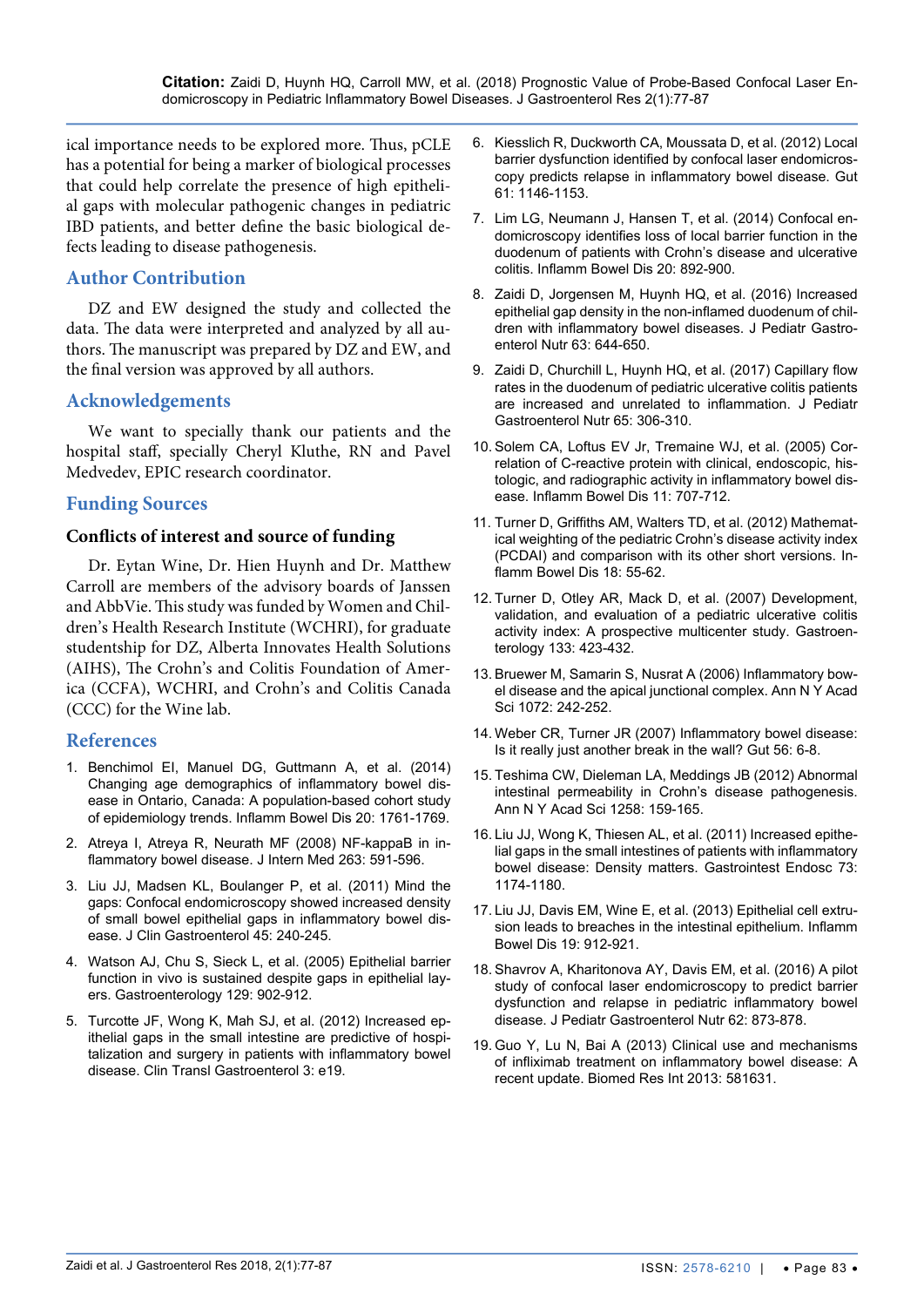

<span id="page-7-0"></span>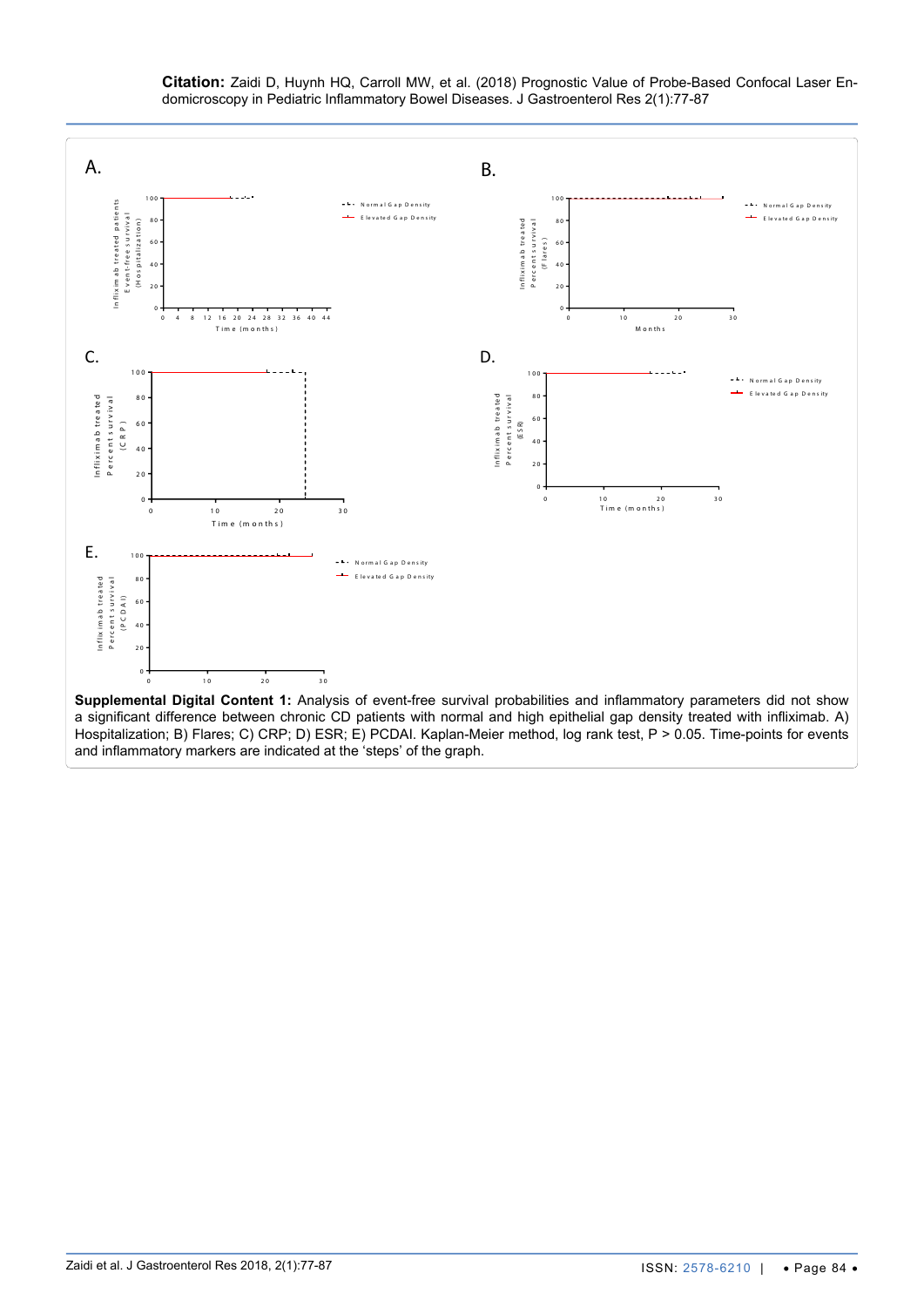**Citation:** Zaidi D, Huynh HQ, Carroll MW, et al. (2018) Prognostic Value of Probe-Based Confocal Laser Endomicroscopy in Pediatric Inflammatory Bowel Diseases. J Gastroenterol Res 2(1):77-87

<span id="page-8-0"></span>

ISSN: 2578-6210 | • Page 85 •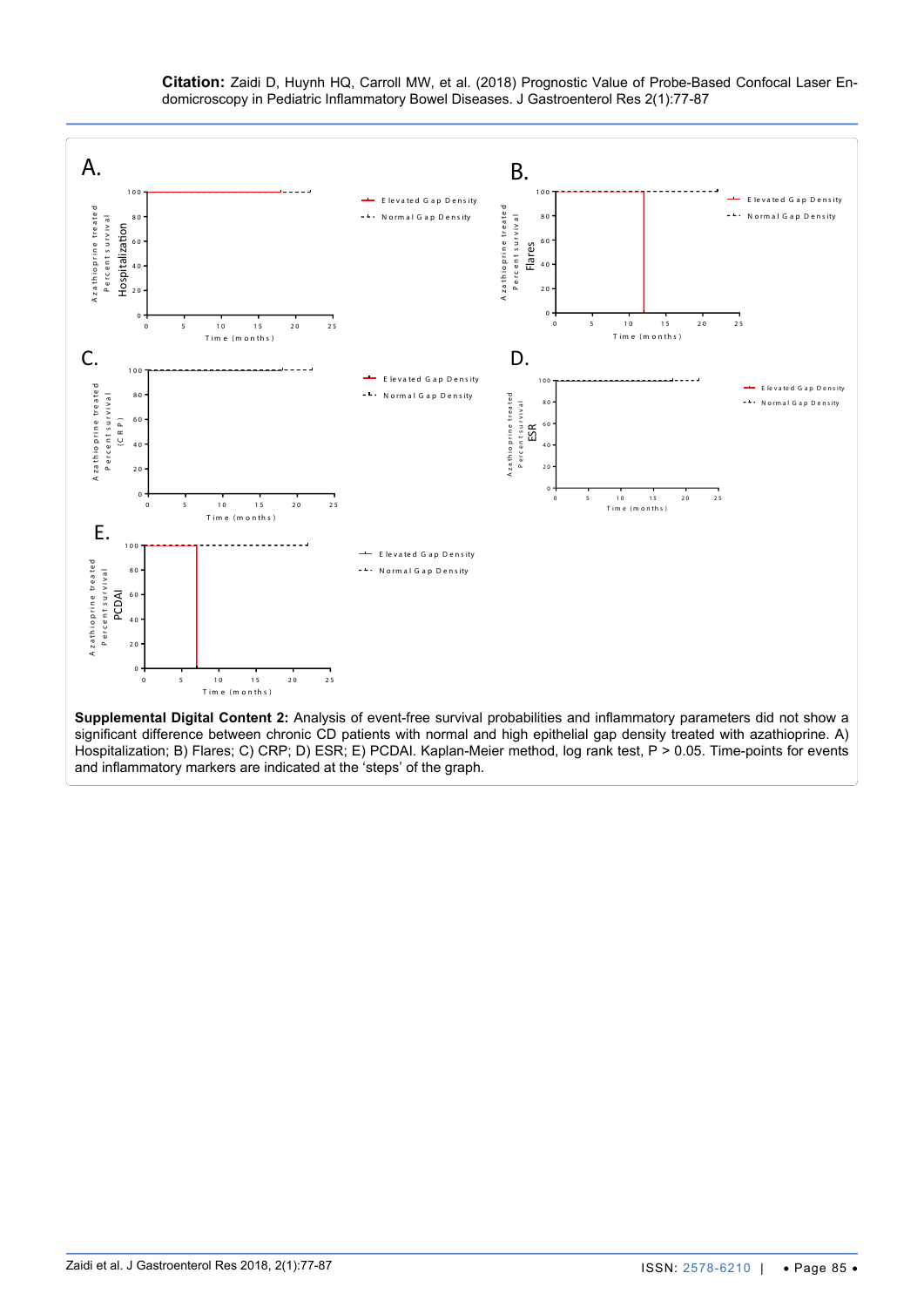**Citation:** Zaidi D, Huynh HQ, Carroll MW, et al. (2018) Prognostic Value of Probe-Based Confocal Laser Endomicroscopy in Pediatric Inflammatory Bowel Diseases. J Gastroenterol Res 2(1):77-87

<span id="page-9-0"></span>

**Supplemental Digital Content 3:** CD patients with elevated epithelial gap density, but not those with normal gaps, respond to infliximab therapy with a reduction in ESR. A) ESR levels at time of pCLE and after 12 months in CD patients with high epithelial gaps; B) ESR levels in CD patients with normal epithelial gaps.

<span id="page-9-1"></span>

**Supplemental Digital Content 4:** Analysis of event-free survival probabilities and inflammatory parameters did not show a significant difference between chronic UC patients with normal and high epithelial gap density treated with infliximab. A) Hospitalization; B) Flares; C) CRP; D) ESR; E) PCDAI. Kaplan-Meier method, log rank test, P > 0.05. Time-points for events and inflammatory markers are indicated at the 'steps' of the graph.